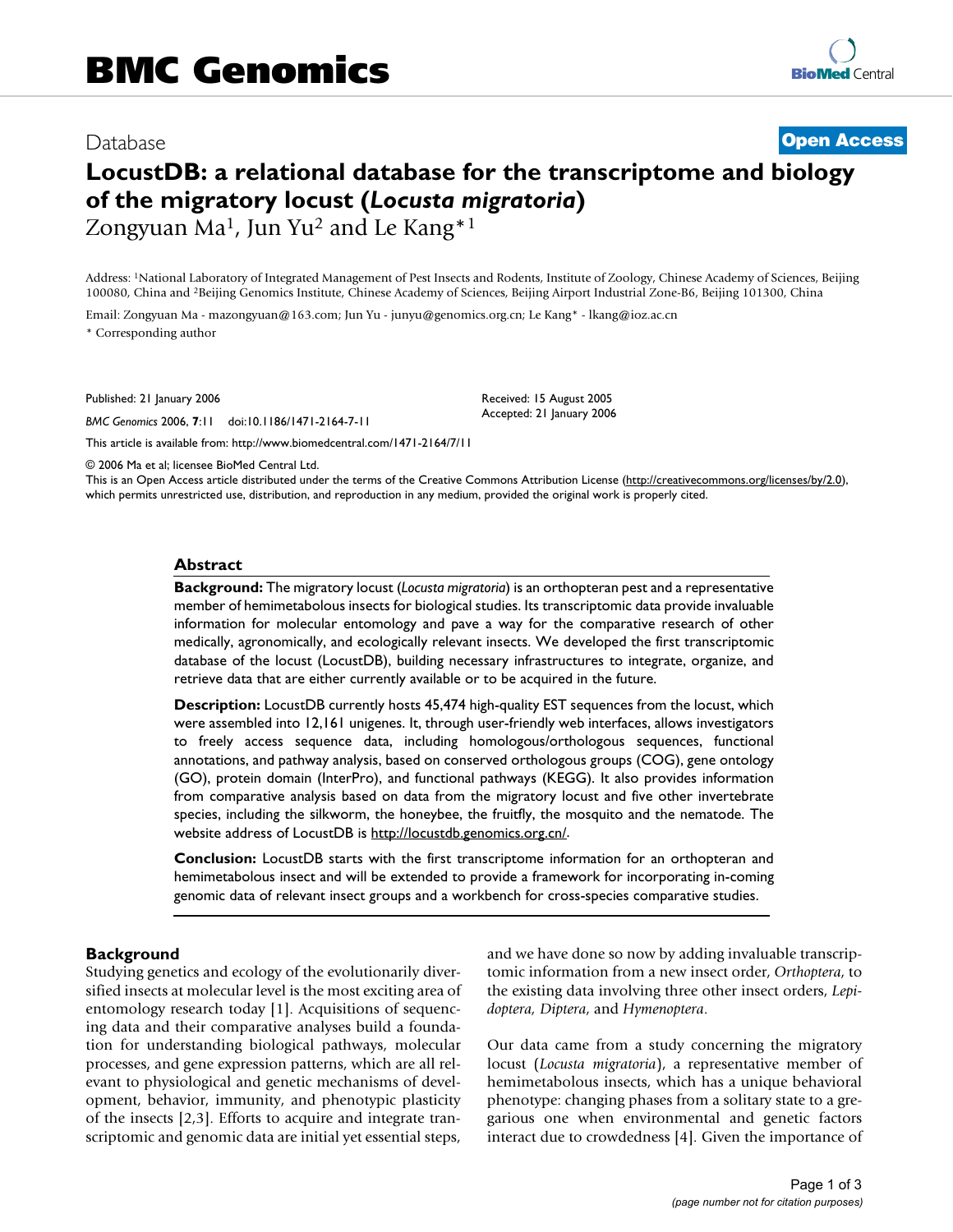studying locust as one of the major agricultural pests, we have developed a comprehensive and high-quality database, LocustDB (the Locust Database), for integrating, organizing, and retrieving sequences and related information. LocustDB provides a permanent platform for comparative studies of biology, genetics, and evolution of the locust. It currently hosts a large collection of expressionsequence-tags (EST), unigenes, and their annotations, and integrated comparative analysis results from five other invertebrate species whose genomic information has become available from large-scale genomic studies, including the silkworm, the honeybee, the fruit fly, the mosquito, and the nematode. LocustDB is the first genomic database for a hemimetabolous insect of orthopterans.

# **Construction and content**

## *Data acquisition*

EST sequences were generated from two types of cDNA libraries, the organ-specific and the mixed. The first is composed of six non-normalized, uni-directionally cloned cDNAs made from mRNAs of heads, hind legs, and midguts of fifth-instar locusts in two phenotypic phases: solitary and gregarious. The mixed library was constructed with mRNAs from the whole-body of the gregarious locust. Clones from these libraries were sequenced from the 5'-ends.

#### *EST assembly and gene annotation*

We developed a data mining pipeline that analyzes EST data from multiple resources. The software package, Phred-Phrap-Consed, was used for base-calling, quality assessment, and sequence assembly [5,6]. Poly (A) tails, low quality data, and vector sequences were screened by CROSS\_MATCH, and removed from the dataset. Sequences less than 100 bp in length were also discarded. A total of 45,474 high-quality ESTs with an average length of 471 bp were assembled with stringent Phrap parameters, yielding 12,161 contigs. Redundant mitochondrial RNAs, rRNAs, and *E. coli* contaminations were eliminated from the final assemblies.

We carried out a comprehensive annotation procedure for the locust unigenes. The clustered unigenes were annotated, based on a series of blast-based homology analysis [7]: (1) BLASTN versus NCBI's non-redundant nucleotide database, (2) BLASTX (E-value less than 1E-5) versus NCBI's non-redundant protein database, and (3) BLASTX versus the non-redundant protein database from SWISS-PROT. Unigenes were annotated with Gene Ontology (GO) terms by comparing the sequences against the database. Sequences with significant matches and best hits were classified according to the database's classification schemes [8]. We also compared our contigs and singlets using RPS (Reverse PSI) BLAST [9,10] to sequences of the COG (conserved orthologous genes) database and assigned the corresponding unigenes into COG functional classifications [11]. Functional domains from nonredundant sequences were assigned based on information from InterPro database [12]. Pathway analysis was performed against KEGG database with BLAST (Release 33) [13]. In addition, we compared the unigenes with genome data from the silkworm, the honeybee, the fruit fly, the mosquito, and the nematode to further define orthologous genes in Ensembl [14] and SilkDB [15].

#### *Implementation*

LocustDB was organized with a relational model and stored in Oracle 9i relation database management system. Its web interface was constructed by using JSP scripts running on the Tom Cat web server, through which users have supervisory access. Java Servlets and JavaBeans were used to mediate interaction between clients and the database.

## **Utility**

LocustDB provides an interactive and user-friendly web interface for retrieving sequences and performing sequence alignment along with useful functional annotations. The main page includes the following interface: home, about, data, search, tool, and other accessory parts. Once clicking on the data icon, users can enter any part of the data modules: unigene model, its annotation and orthologous genes from comparative analysis with those of other insect species, enabling users to have a comprehensive overview of the stored data. Search engine is the entry point to the database, including both simple and advanced search modes. LocustDB hosts an online BLAST server for sequence-based search that yields sequence alignment, score, identity, E-value. And annotations of the corresponding homologous genes can be visualized simultaneously.

Upon clicking the search icon, users are presented with the advanced search interface of the database. The query starts with annotation and other basic analysis result of unigenes. Unigene and EST sequences from corresponding assemblies can be obtained individually or directly downloaded in bulk from the data module. For EST search, users can identify a unigene and its ESTs by inputting EST name or ID. For unigene search, users can enter a unigene name or annotation keywords, and detailed information, such as ORF length, GC content, EST linkage, unigene alignment, and unigene annotations will be presented in a result page. Hyperlinks provide as cross references for browsing definitions and associated components (such as KEGG pathway map, InterPro annotation, GO annotation, phylogenetic analysis of COG, and primary BLAST results). Users may search for keywords of function ontology, such as gene ontology number or